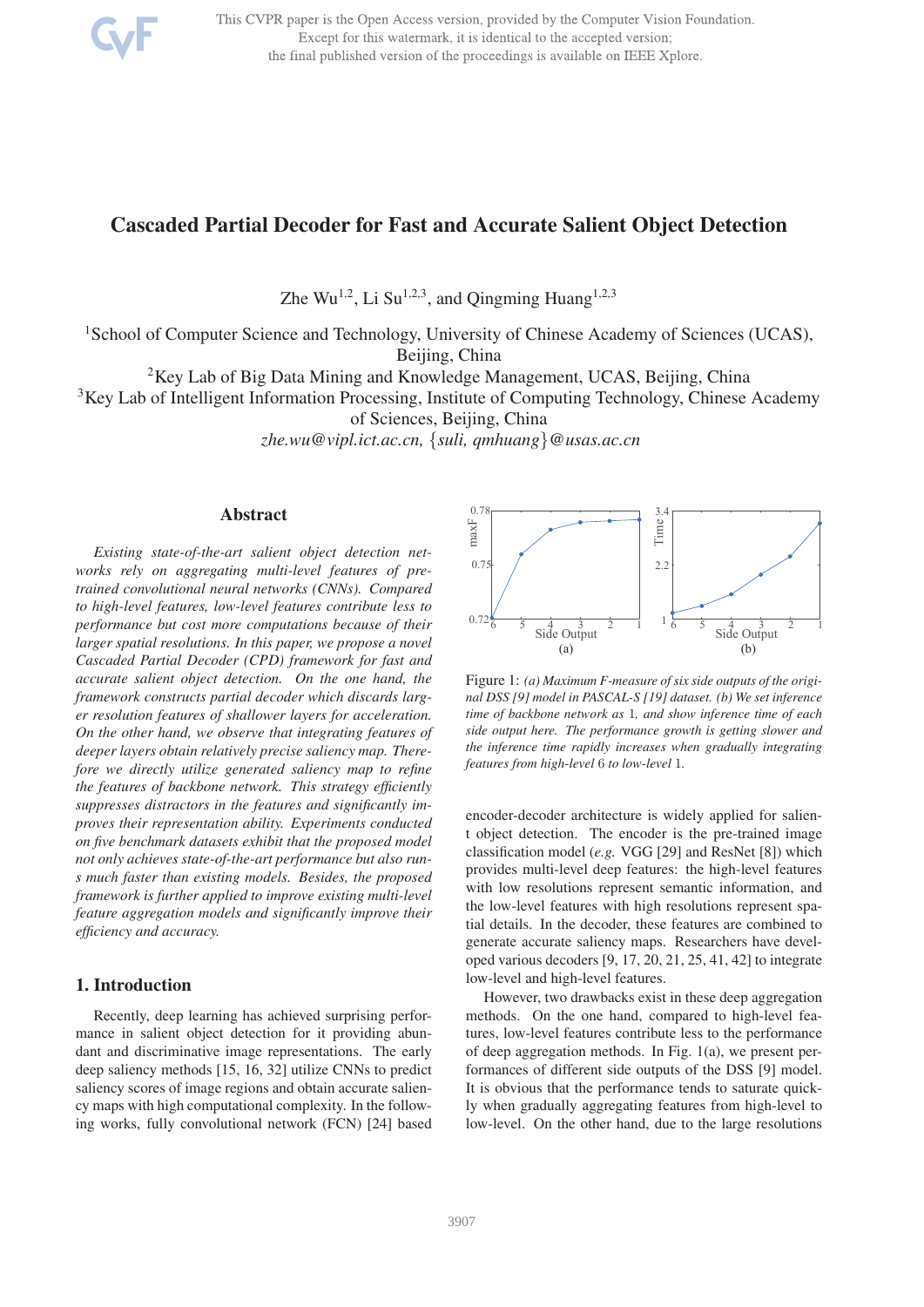

Figure 2: *The original image and five-level feature maps from VGG*16 *[29]. The Conv*3 3 *feature still retains edge information. Hence the Conv*1 2 *and Conv*2 2 *features with large resolutions are not under consideration in the proposed framework.*

of low-level features, integrating them with high-level features obviously enlarges the computational complexity as shown in Fig. 1(b). However, detecting and segmenting salient objects should be fast since this process is often a preprocessing stage to more complex operations [3]. In consequence, it is essential to design a mechanism to eliminate the impact of low-level features on computational complexity while ensuring the performance.

When CNNs go deep, feature gradually changes from low-level representation to high-level representation. Hence deep aggregation models may recover spatial details of saliency maps when only integrating features of deeper layers. In Fig. 2, we show examples of multi-level feature maps of VGG16 [29]. Compared to low-level features of Conv1 2 and Conv2 2 layers, the feature of Conv3 3 layer also reserve edge information. Besides, background regions in feature maps may result in inaccuracy of saliency maps. Previous works make use of adaptive attention mechanism [21, 41] to solve this problem. However, the effect of this mechanism relies on the accuracy of the attention map. Since fusing features of deeper layers will generate relatively precise saliency map, we can directly use this map to refine features.

In this paper, we propose a novel cascaded partial decoder framework, which discards features of shallower layers to ensure high computational efficiency and then refine features of deeper layers to improve their representation ability. We modify the standard straight backbone network to a bifurcated one. This new backbone network contains two branches with the same architecture. We construct partial decoder which only aggregates features in each branch. In order to further accelerate the model, we design a fast and efficient context module to abstract discriminative features and integrate them in an upsampling-concatenating way. Then we propose a cascaded optimization mechanism which utilizes initial saliency map of the first branch to refine features of the second branch. In order to uniformly segment the whole salient objects, we propose a holistic attention module to allow the initial saliency map cover more useful information. In addition, the proposed framework can be utilized to improve existing deep aggregation models. When embedding their decoders in our framework, the accuracy and efficiency will be significantly improved. Our contributions are summarized as follows:

- (1) We propose a novel cascaded partial decoder framework, which discards low-level features to reduce the complexity of deep aggregation models, and utilizes generated relatively precise attention map to refine high-level features to improve the performance.
- (2) Experimental results on five benchmark datasets demonstrate that the proposed model not only achieves state-of-the-art performance but also runs much faster than existing models.
- (3) Our framework can be applied to improve existing deep aggregation models. The efficiency and accuracy of improved models will both be significantly improved compared to the original models.

# 2. Related Work

Over the past two decades, researchers have developed a large amount of saliency detection algorithms. Traditional models extract hand-crafted features and are based on various saliency assumptions [2, 6, 11, 46]. More details about traditional methods are concluded in [3, 4]. Here we mainly discuss deep learning based saliency detection models.

Early works utilize CNNs to determine whether image regions are salient or not [15, 16, 32, 44]. Although these models have achieved much better performance than traditional methods, it is time-consuming to predict saliency scores for image regions. Then researchers develop more effective models based on the successful fully convolutional network [24]. Li *et al.* [18] set up a unified framework for salient object detection and semantic segmentation to effectively learn the semantic properties of salient objects. Wang *et al.* [34] leverage cascaded fully convolutional networks to continuously refine previous prediction maps.

Recently, researchers have proved that fusing multi-level features further improves the performance of dense prediction tasks [7, 27]. In CNNs, high-level features provide semantic information, and low-level features contains spatial details which are helpful for refining object boundaries. Many works [9, 17, 20, 21, 25, 41, 42] follow this strategy and precisely segment salient objects. Li *et al.* [17] directly integrate multi-level features to obtain more advanced feature representation. Liu and Han [20] first make a coarse global prediction, and then hierarchically and progressively refine the details of saliency maps step by step via in-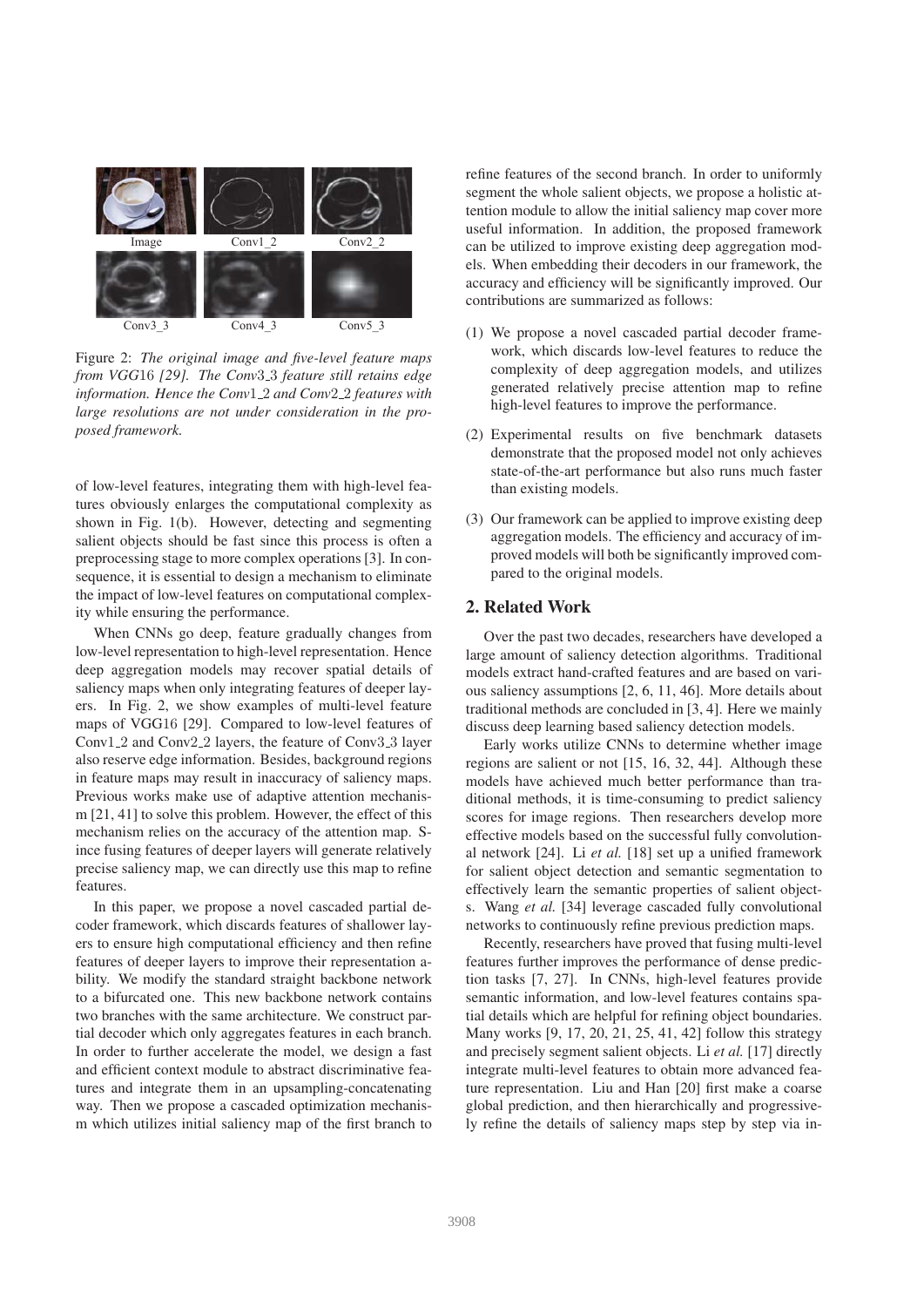

Figure 3: *(a) Traditional encoder-decoder framework, (b) The proposed cascaded partial decoder framework. We use VGG*16 *[29] as the backbone network. Traditional framework generates saliency map* S *by adopting full decoder which integrates all level features. The proposed framework adopts partial decoder, which only integrates features of deeper layers, and generates an initial saliency map*  $S_i$  *and the final saliency map*  $S_d$ *.* 

tegrating local context information. Hou *et al.* [9] introduce short connections to the skip-layer structures within the HED [38] architecture. Luo *et al.* [25] segment salient objects by combining local contrast feature and global information through a multi-resolution  $4 \times 5$  grid network. Zhang *et al.* [42] first integrate multi-level feature maps into multiple resolutions, which simultaneously incorporate semantic information and spatial details. Then this work predicts the saliency map in each resolution and fuses them to generate the final saliency map. In [41], the work extracts context-aware multi-level features and then utilizes a bidirectional gated structure to pass messages between them. Liu *et al.* [21] leverage global and local pixel-wise contextual attention network to capture global and local context information. Then these modules are incorporated with U-Net architecture to segment salient objects. In this paper, we argue that low-level features always contribute less than highlevel features. However, they need more computation cost than high-level features owing to their larger spatial resolutions. Hence we propose a novel cascaded partial decoder framework for salient object detection, which does not consider low-level features and utilizes generated saliency map to refine high-level features.

#### 3. The Proposed Framework

In this paper, we propose a novel cascaded partial decoder framework which contains two branches. In each branch, we design a fast and effective partial decoder. The first branch generates an initial saliency map which is utilized to refine the features of the second branch. Besides, we propose a holistic attention module to segment the whole objects uniformly.

#### 3.1. Mechanism of the Proposed Framework

We design the proposed model on the basis of VGG16 network, which is the most widely utilized backbone network in deep salient object detection models. For an input image I with size  $H \times W$ , we can abstract features at five levels, which are denoted as  $\{f_i, i = 1, ..., 5\}$  with res-

olutions  $\left[\frac{H}{2^{i-1}}, \frac{W}{2^{i-1}}\right]$ . The decoders proposed in previous works [41, 42], which are called full decoder in this paper, integrate all features to generate saliency map S. A unified architecture of the full decoder is shown in Fig. 3(a) and it can be represented by  $D_T = g(f_1, f_2, f_3, f_4, f_5)$ , where  $g(\cdot)$  denotes a multi-level feature aggregation algorithm. Previous works focus on how to develop a more effective integration strategy.

In Fig. 3(b), we show the architecture of the proposed cascaded partial decoder framework. Since that the features of shallower layers contribute less to performance, we construct a partial decoder that only integrates features of deeper layers. In order to utilize generated saliency map to refine features, we design a bifurcated backbone network. We set the Conv3<sub>-3</sub> layer as an optimization layer, and use the last two convolutional blocks to construct two branches (an attention one and a detection one). In the attention branch, we design a partial decoder to integrate three-level features which are denoted as  $\{f_i^a = f_i, i = 3, 4, 5\}$ . Hence the partial decoder is represented by  $D_a = g_a(f_3^a, f_4^a, f_5^a)$  and it generates an initial saliency map  $S_i$ . After processing of the proposed holistic attention module, we obtain an enhanced attention map  $S_h$  which is utilized to refine the feature  $f_3$ . Because we can obtain relatively precise saliency map via integrating features of three top layers, the attention map  $S_h$  effectively eliminates distractors in feature  $f_3$ . Then we obtain the refined feature  $f_3^d$  for detection branch via element-wise multiplying the feature and the attention map:  $f_3^d = f_3 \odot S_h$ . Hence the following two-level features of the detection branch are denoted as  $\{f_4^d, f_5^d\}$ . Through constructing another partial decoder  $D_d = g_d(f_3^d, f_4^d, f_5^d)$  for the detection branch, the proposed model outputs the final saliency map  $S_d$ . For convenience, we set  $g_a = g_d$  in this paper. The details of the proposed holistic attention module and the partial decoder are described in Section 3.2 and Section 3.3 respectively.

We jointly train the two branches with ground truth. The parameters of the two branches are not shared. Given  $\{S_i, S_d\}$  and the corresponding label l, the total loss  $L_{total}$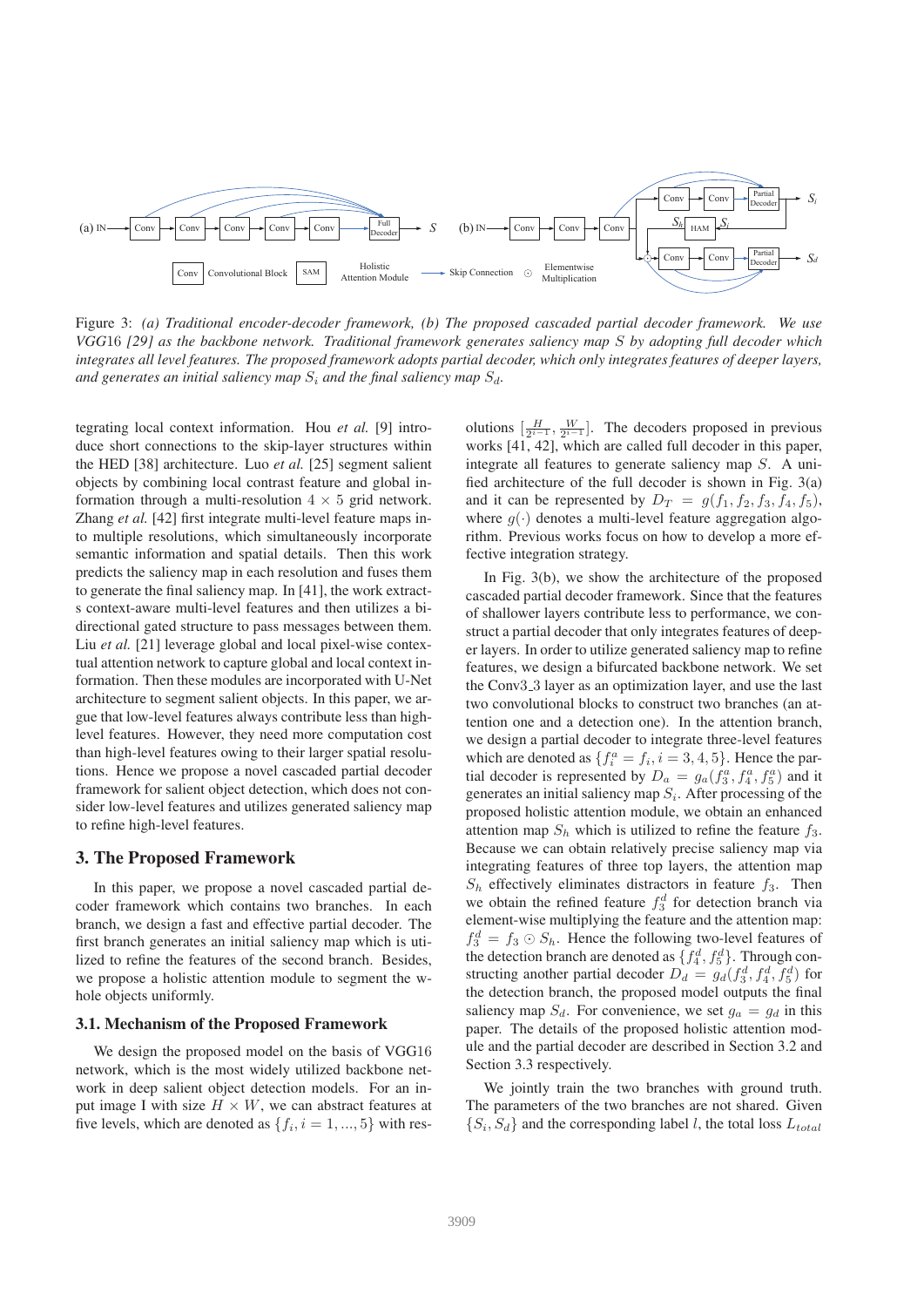is formulated as:

$$
L_{total} = L_{ce}(S_i, l | \Theta_i) + L_{ce}(S_d, l | \Theta_d). \tag{1}
$$

 $L_{ce}$  is the sigmoid cross entropy loss:

$$
L_{ce}(\Theta) = -\sum_{j=1}^{N} \sum_{c \in \{0,1\}} \delta(l^j = c) \log p(S^j = c | \Theta), \quad (2)
$$

where N is the pixel number,  $\delta$  is the indicator function, j denotes pixel coordinate and  $\Theta = \{\Theta_i, \Theta_d\}$  are parameter sets corresponding to the saliency maps  $S = \{S_i, S_d\}$ . It is obvious that  $\Theta_i$  is a proper subset of  $\Theta_d$ , which indicates that the two branches work in an alternating way. On the one hand, the attention branch provides precise attention map for the detection branch, which leads to that the detection branch segments more accurate salient objects. On the other hand, the detection branch could be considered as an auxiliary loss of the attention branch, which also helps the attention branch to focus on salient objects. Joint training the two branches makes our model uniformly highlights salient objects while suppressing distractors.

In addition, we can leverage the proposed framework to improve existing deep aggregation models when we integrate the features of each branch by using the aggregation algorithms of these works. Even though we raise the computation cost of the backbone network and add one more decoder when compared to the traditional encoder-decoder architecture, the total computation complexity is still significantly reduced because of discarding low-level features in decoders. Moreover, the cascaded optimization mechanism of the proposed framework promotes the performance, and the experiments show that the two branches both outperform the original models.

## 3.2. Holistic Attention Module

Given the feature map from the optimization layer and the initial saliency map from attention branch, we can use a initial attention strategy which means directly multiplying the feature map with the initial saliency map. When we obtain an accurate saliency map from the attention branch, this strategy will efficiently suppress distractors of the feature. On the contrary, if distractors are classified as salient regions, this strategy results in abnormal segmentation results. As a result, we need to improve the effectiveness of the initial saliency map. More specially, the edge information of salient objects may be filtered out by the initial saliency map because it is difficult to be precisely predicted. In addition, some objects in complex scenes are hard to be completely segmented. Therefore we propose a holistic attention module which aims to enlarge the coverage area of the initial saliency map, and it is defined as follows:

$$
S_h = MAX(f_{min\_max}(Conv_g(S_i, k)), S_i)
$$
 (3)



Figure 4: *GT is the ground truth. As we can see, the proposed holistic attention module is helpful for segmenting the whole salient objects and refining more precise boundaries.*

where  $Conv_q$  is a convolution operation with a Gaussian kernel k and zero bias,  $f_{min\_max}(\cdot)$  is a normalization function to make the blurred map ranges in [0, 1], and  $MAX(\cdot)$ is a maximum function which tends to increase the weight coefficient of salient regions of  $S_i$  because that the convolution operation will blur  $S_i$ . Compared to the initial attention, the proposed holistic attention mechanism hardly increases computation cost, and it further highlights the whole salient objects as shown in Fig. 4. Moreover, the size and standard deviation of Gaussian kernel k are initialized with 32 and 4. Then it is jointly trained with the proposed model.

### 3.3. The Proposed Decoder

Since that the proposed framework consists of two decoders, we need to construct a fast integration strategy to ensure low complexity. Meanwhile, we need to generate saliency map as accurate as possible. Firstly, in order to capture global contrast information, we design an effective context module which is inspired by the receptive field block (RFB) [22]. Compared to the original RFB, we add one more branch to enlarge the receptive field further. Our context module consists of four branches  $\{b_m, m = 1, ..., 4\}.$ For acceleration, in each branch, we use a  $1 \times 1$  convolutional layer to reduce channel number to 32. For  ${b_m, m > 1}$ , we add two layers:  $a(2m-1) \times (2m-1)$  convolutional layer and a  $3\times3$  convolutional layer with  $(2m-1)$  dilation [5]. We concatenate the outputs of these branches and reduce the channel to 32 by an additional  $1 \times 1$  convolutional layer. Then a short connection is added as the original RFB. In general, given features  $\{f_i^c, i \in [l, ..., L], c \in [a, d]\}$  from the bifurcated backbone network, we obtain discriminative features  $\{f_i^{c_1}\}$  from the context module. Then we use multiplication operation to reduce the gap between multi-level features. Especially, for the top-most feature  $(i = L)$ , we set  $f_L^{c_2} = f_L^{c_1}$ . For feature  $\{f_i^{c_1}, i < L\}$ , we update it to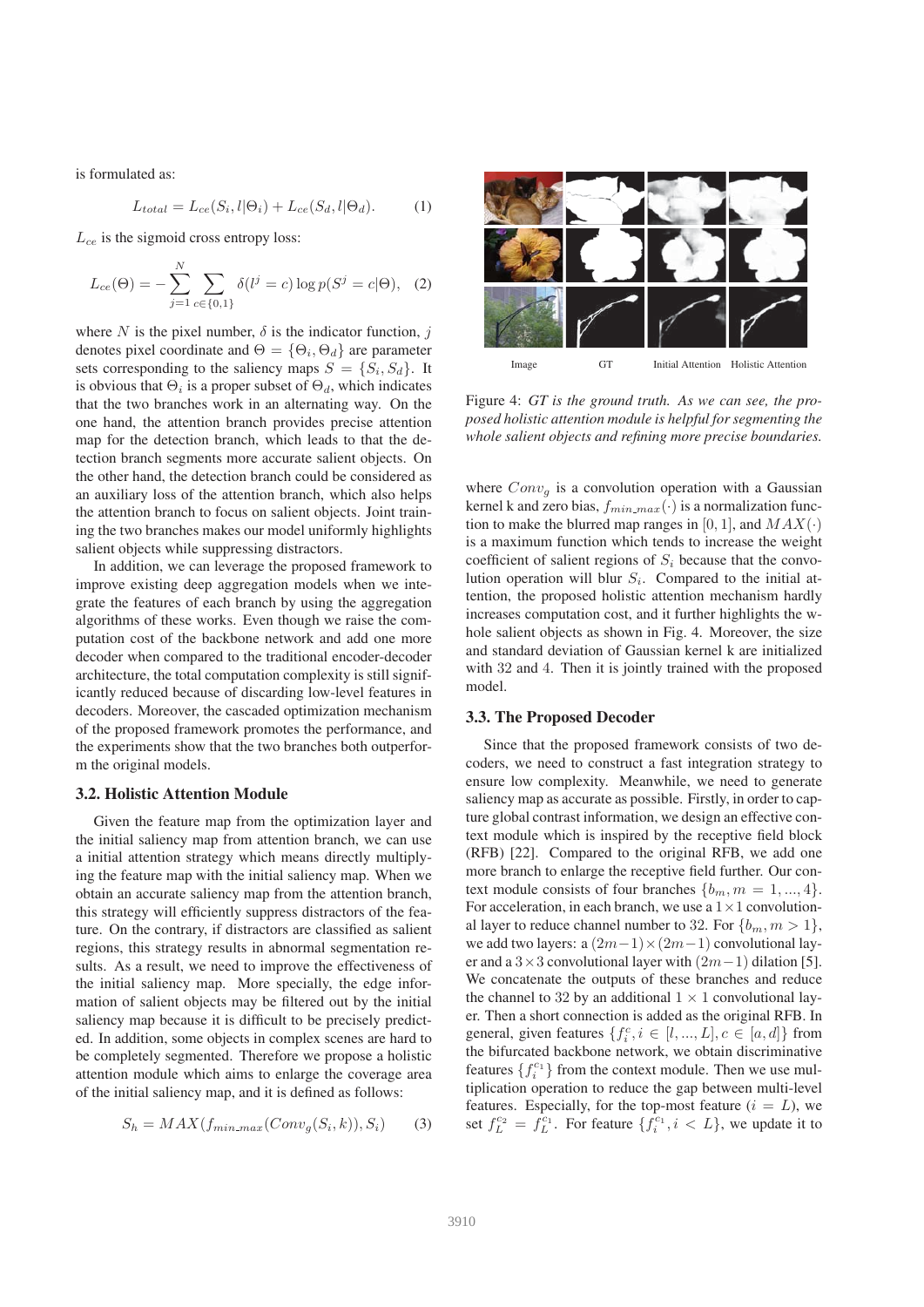$f_i^{c_2}$  via element-wise multiplying itself with all features of deeper layers. This operation is defined as follows:

$$
f_i^{c_2} = f_i^{c_1} \odot \Pi_{k=i+1}^L Conv(Up(f_k^{c_1})), i \in [l, ..., L-1], (4)
$$

where  $Up(\cdot)$  is upsampling feature by a factor  $2^{k-j}$ , and Conv is a  $3 \times 3$  convolutional layer. At last, we utilize an upsampling-concatenating strategy to integrate multi-level features. When we construct a partial decoder and set the Conv3.3 layer as the optimization layer  $(l = 3, L = 5)$ , we obtain a feature map with  $\left[\frac{H}{4}, \frac{W}{4}\right]$  size and 96 channel number. With  $3 \times 3$  layer and  $1 \times 1$  convolutional layers, we obtain the final feature map and resize it to  $[H, W]$ .

### 4. Experiment

#### 4.1. Salient Object Detection

#### 4.1.1 Experimental Setup

Evaluation Datasets. We evaluate the proposed model on five benchmark datasets: ECSSD [39], HKU-IS [16], PASCAL-S [19], DUTS [33], DUT-OMRON [40].

Evaluation Metrics. We adopt two metrics: mean absolute error (MAE) and F-measure (maxF). We adopt mean absolute error (MAE) and F-measure as our evaluation metrics. According to the different ways for saliency map binarization, there exist two ways to compute F-measure [4]. One is maximum F-measure (denoted as maxF), which is adopted in [9, 21, 25, 41]. The other is average F-measure (denoted as avgF), which is adopted in [35, 36, 42, 43]. For fairly comparison, we compute both maxF and avgF.

Implementation Details. We implement the proposed model based on the Pytorch<sup>1</sup> framework and a GTX 1080Ti GPU is used for acceleration. Following previous works [21, 35, 36, 41, 43], we train the proposed model on the training set of DUTS [33] dataset. The parameters of the bifurcated backbone network are initialized by VGG16 [29]. We initialize the other convolutional layers using the default setting of the Pytorch. All training and test images are resized to  $352 \times 352$ . Any post-processing procedure (*e.g.*) CRF [14]) is not applied in this paper. The proposed model is trained by Adam optimizer [13]. The batch size is set as 10 and the initial learning rate is set as 10<sup>−</sup><sup>4</sup> and decreased by 10% when training loss reaches a flat. It takes nearly six hours for training the proposed model. The code is available at https://github.com/wuzhe71/CPD.

#### 4.1.2 Comparison with State-of-the-arts

We compare the proposed model with eight state-of-the-art deep salient object detection algorithms, including NLD-F [25], Amulet [42], DSS [9], SRM [35], BMPM [41], PA-GR [43], DGRL [36] and PiCANet [21]. We implement these models with available source codes or directly evaluate saliency maps provided by authors. Especially, NLDF, Amulet and DSS are originally trained on MSRA10K [6] dataset or MSRA-B [23] dataset (there is a large overlap between these two datasets). Hence we re-train these three models on DUTS dataset as other models for fairly comparison. We find that training on DUTS dataset will make deep models work better in complex scenes. Besides, we also train the proposed model on MSRA-B dataset to compare with these three original models, and the results are reported in supplementary material.

In Table. 1, we show the quantitative comparison results. Considering some works use ResNet50 as the backbone, we also train the proposed model on the basis of this backbone network. ResNet50 contains four convolutional blocks, and we set the last layer of the second block as the optimization layer. Then we utilize the last two blocks to design the two branches. In Table. 1, the results of the attention branch (denoted as "-A") of the proposed model are also reported. Moreover, we compare the average execution time with the other models on DUTS dataset, and all scores are tested on our platform (PAGR only provides saliency maps). It is obvious that the proposed model outperforms all other models in most cases and it runs much faster than existing models. Only PiCANet-R obtains higher maxF score than the proposed model on DUT-OMRON dataset. However, our model runs about 12 times faster than PiCANet-R. More specially, compared to the improvements on maxF and MAE, we obtain a larger improvement on avgF. This demonstrates that the proposed model works much better in uniformly highlighting salient objects. In addition, we can find that the results of our attention branch also achieve comparable results with other models. Meanwhile, the proposed model only with the attention branch runs faster. This indicates that the proposed model provides two-level saliency maps for real-time applications.

In Fig. 5, we show the qualitative comparison on some challenging cases: small object, complex scenes, multiple objects and large object. Even though we discard the lowlevel features of backbone network, our model still recovers precise boundaries of salient objects, and the small object is still accurately segmented. Moreover, the proposed model segments more uniform salient objects than the compared models. It is consistency with the results in Table. 1 that our model achieves more improvement in avgF score than MAE and maxF. This phenomenon is owing to the joint training strategy of the proposed model. On one hand, the supervised attention map of the attention branch makes the detection branch further concentrate on salient objects. On the other hand, when training the proposed model, the gradient of the detection branch also back propagates to the attention branch. This training mechanism gradually promotes the proposed model to focus on salient objects. More visual

<sup>1</sup>https://pytorch.org/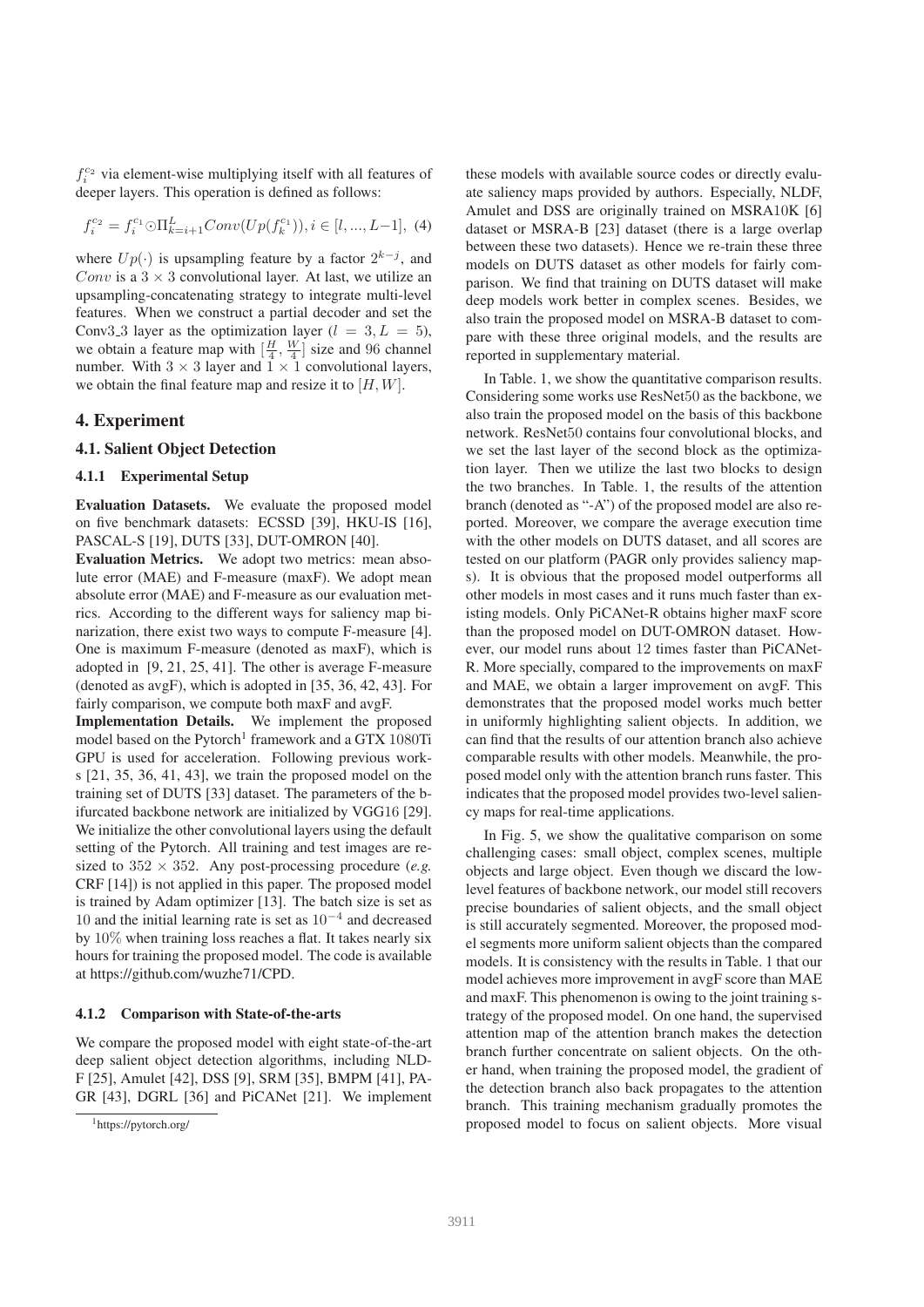| Method                | <b>FPS</b><br>Backbone |                          | <b>ECSSD</b> [39] |       |            | <b>HKU-IS [16]</b> |       |            | <b>DUT-OMRON [40]</b> |       |            | <b>DUTS</b> [33] |       |            | PASCAL-S [19] |       |            |
|-----------------------|------------------------|--------------------------|-------------------|-------|------------|--------------------|-------|------------|-----------------------|-------|------------|------------------|-------|------------|---------------|-------|------------|
|                       |                        |                          | maxF              | avgF  | <b>MAE</b> | maxF               | avgF  | <b>MAE</b> | maxF                  | avgF  | <b>MAE</b> | maxF             | avgF  | <b>MAE</b> | maxF          | avgF  | <b>MAE</b> |
| Amulet [42]           | VGG16                  | 21                       | 0.922             | 0.881 | 0.057      | 0.909              | 0.863 | 0.047      | 0.791                 | 0.699 | 0.072      | 0.832            | 0.738 | 0.062      | 0.839         | 0.780 | 0.095      |
| <b>NLDF</b> [25]      | VGG16                  | 20                       | 0.915             | 0.886 | 0.051      | 0.908              | 0.871 | 0.041      | 0.759                 | 0.694 | 0.071      | 0.830            | 0.759 | 0.055      | 0.840         | 0.792 | 0.083      |
| <b>DSS [9]</b>        | VGG16                  | 23                       | 0.928             | 0.889 | 0.051      | 0.915              | 0.867 | 0.043      | 0.781                 | 0.692 | 0.065      | 0.858            | 0.757 | 0.050      | 0.859         | 0.796 | 0.081      |
| <b>BMPM [41]</b>      | VGG16                  | 28                       | 0.928             | 0.894 | 0.044      | 0.920              | 0.875 | 0.039      | 0.775                 | 0.693 | 0.063      | 0.850            | 0.768 | 0.049      | 0.862         | 0.770 | 0.074      |
| <b>PAGR [43]</b>      | VGG19                  | $\overline{\phantom{0}}$ | 0.927             | 0.894 | 0.061      | 0.918              | 0.886 | 0.048      | 0.771                 | 0.711 | 0.072      | 0.855            | 0.788 | 0.055      | 0.851         | 0.803 | 0.092      |
| PiCANet [21]          | VGG16                  |                          | 0.931             | 0.885 | 0.046      | 0.921              | 0.870 | 0.042      | 0.794                 | 0.710 | 0.068      | 0.851            | 0.749 | 0.054      | 0.862         | 0.796 | 0.076      |
| $CPD-A$ (ours)        | VGG16                  | 105                      | 0.928             | 0.906 | 0.045      | 0.918              | 0.884 | 0.037      | 0.781                 | 0.721 | 0.061      | 0.854            | 0.787 | 0.047      | 0.859         | 0.814 | 0.077      |
| $\mathbf{CPD}$ (ours) | VGG16                  | 66                       | 0.936             | 0.915 | 0.040      | 0.924              | 0.896 | 0.033      | 0.794                 | 0.745 | 0.057      | 0.864            | 0.813 | 0.043      | 0.866         | 0.825 | 0.074      |
| <b>SRM [35]</b>       | ResNet50               | 37                       | 0.917             | 0.892 | 0.054      | 0.903              | 0.871 | 0.047      | 0.769                 | 0.707 | 0.069      | 0.827            | 0.757 | 0.059      | 0.847         | 0.796 | 0.085      |
| <b>DGRL</b> [36]      | ResNet <sub>50</sub>   | 6.                       | 0.925             | 0.903 | 0.043      | 0.914              | 0.882 | 0.037      | 0.779                 | 0.709 | 0.063      | 0.834            | 0.764 | 0.051      | 0.853         | 0.807 | 0.074      |
| PiCANet-R [21]        | ResNet <sub>50</sub>   |                          | 0.935             | 0.886 | 0.046      | 0.919              | 0.870 | 0.043      | 0.803                 | 0.717 | 0.065      | 0.860            | 0.759 | 0.051      | 0.863         | 0.798 | 0.075      |
| $CPD-RA$ (ours)       | ResNet <sub>50</sub>   | 104                      | 0.934             | 0.907 | 0.043      | 0.918              | 0.882 | 0.038      | 0.783                 | 0.725 | 0.059      | 0.852            | 0.776 | 0.048      | 0.855         | 0.807 | 0.077      |
| $CPD-R$ (ours)        | ResNet <sub>50</sub>   | 62                       | 0.939             | 0.917 | 0.037      | 0.925              | 0.891 | 0.034      | 0.797                 | 0.747 | 0.056      | 0.865            | 0.805 | 0.043      | 0.864         | 0.824 | 0.072      |

Table 1: *Comparison of different methods on five benchmark datasets and four metrics including FPS, MAE (lower is better), max F-measure (higher is better) and average F-measure. The comparison is under two settings (with VGG [29] and ResNet50 [8] backbone netowrk). The best result of each setting is shown in Red. "-R" means using ResNet*50 *as the backbone. "-A" means the results of the attention branch. All method are the trained on training set of DUTS [33]. There is not available code of PAGR [43] and the author only provides the saliency maps.*



Figure 5: *Visual comparisons of the proposed model and existing state-of-the-art algorithms in some challenging cases: small object, complex scene, multiple objects and large object.*

comparison results are shown in supplementary material.

#### 4.1.3 Application in Existing Models

Through integrating features of each branch via using aggregation algorithms proposed in existing models, our framework can be utilized to improve these works. In this paper, we apply the proposed framework in three deep aggregation models (BMPM, Amulet, NLDF). NLD-F adopts a typical U-Net architecture, BMPM proposes a bi-directional decoder with gate function and Amulet integrates multi-level feature maps in multiple resolutions. We implement the improved models in their respectively default deep learning library (tensorflow [1] for BMPM and NLD-F, caffe [12] for Amulet). For BMPM and NLDF, we train the improved models (denoted as BMPM-CPD and NLDF-CPD) by using default settings, and it only needs to change the learning rate from the original  $10^{-6}$  to  $10^{-5}$ . For A-

mulet, we train the improved model (denoted as Amulet-CPD) by using the completely same settings as the original model.

In Table. 2, we show the quantitative results of the original models and the improved models (-CPD-A, -CPD) on five benchmark datasets. We can see that each improved model outperform its original model. More specially, the improved models obtain a large improvement on the two most challenging DUT-OMRON and DUTS datasets. In addition, the improved models (-CPD and -CPD-A) runs about 2 and 3 times faster than the original models respectively. In conclusion, the proposed cascaded partial decoder framework can be used to improve deep aggregation models with different kinds of decoders. In Fig. 6, we show the qualitative results on challenge cases: multiple objects, small object, large object and complex scene. The upper two rows show that the improved models further focus on target regions and suppress distractions. The under two rows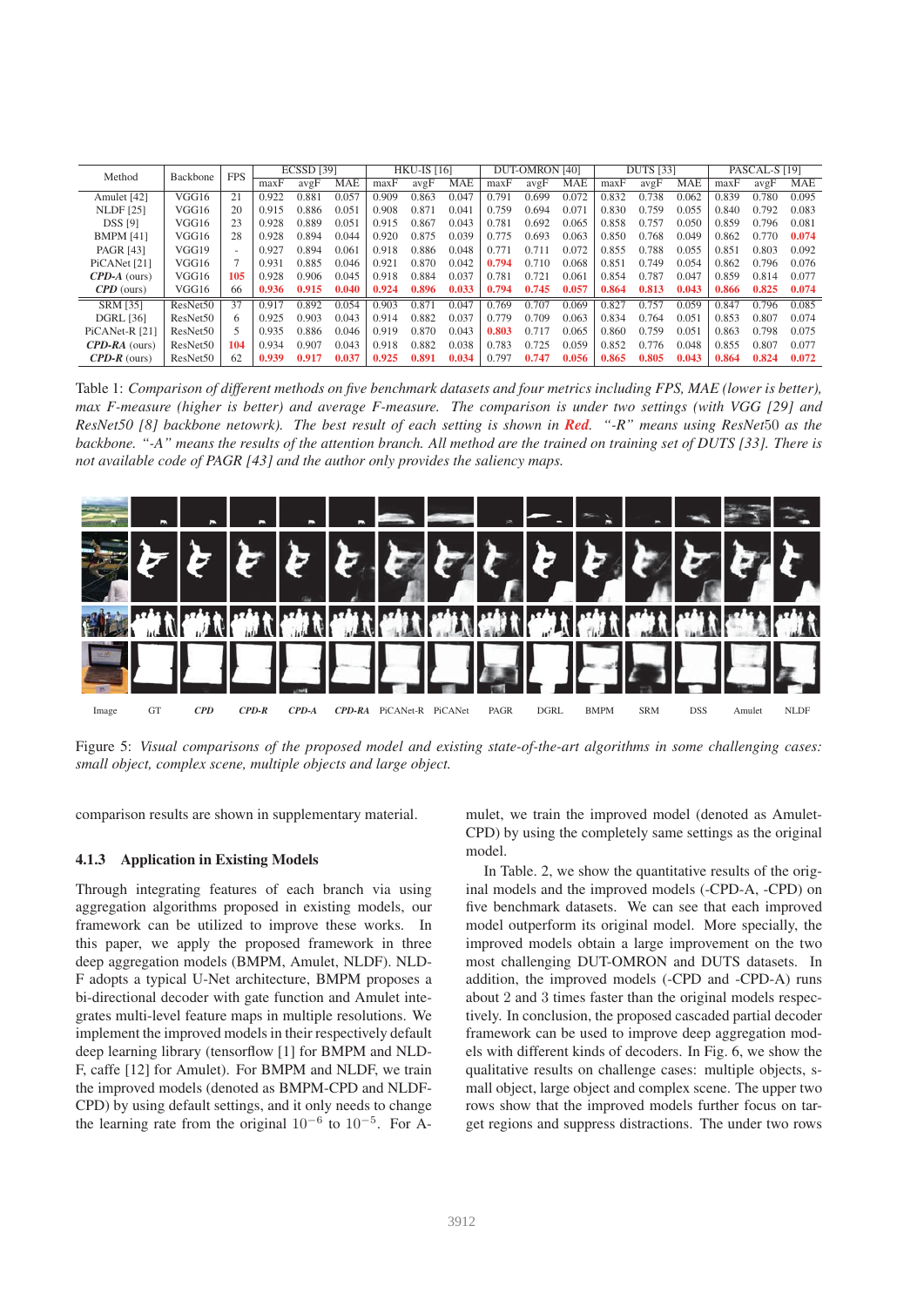| Method            | <b>FPS</b> | <b>ECSSD [39]</b> |       | <b>HKU-IS</b> [16] |       |       | <b>DUT-OMRON [40]</b> |       |       | <b>DUTS</b> [33] |       |       | PASCAL-S [19] |       |       |            |
|-------------------|------------|-------------------|-------|--------------------|-------|-------|-----------------------|-------|-------|------------------|-------|-------|---------------|-------|-------|------------|
|                   |            | maxF              | avgF  | MAE                | maxF  | avgF  | <b>MAE</b>            | maxF  | avgF  | <b>MAE</b>       | maxF  | avgF  | <b>MAE</b>    | maxF  | avgF  | <b>MAE</b> |
| <b>BMPM [41]</b>  | 28         | 0.928             | 0.894 | 0.044              | 0.920 | 0.875 | 0.039                 | 0.775 | 0.693 | 0.063            | 0.850 | 0.768 | 0.049         | 0.862 | 0.803 | 0.074      |
| <b>BMPM-CPD-A</b> | 82         | 0.932             | 0.901 | 0.046              | 0.920 | 0.882 | 0.037                 | 0.796 | 0.731 | 0.057            | 0.864 | 0.799 | 0.046         | 0.861 | 0.817 | 0.074      |
| <b>BMPM-CPD</b>   | 47         | 0.935             | 0.907 | 0.043              | 0.925 | 0.888 | 0.035                 | 0.804 | 0.740 | 0.056            | 0.870 | 0.808 | 0.044         | 0.868 | 0.822 | 0.072      |
| <b>NLDF</b> [25]  | 21         | 0.915             | 0.886 | 0.051              | 0.908 | 0.871 | 0.041                 | 0.759 | 0.694 | 0.071            | 0.830 | 0.759 | 0.055         | 0.840 | 0.792 | 0.083      |
| NLDF-CPD-A        | 75         | 0.918             | 0.889 | 0.049              | 0.914 | 0.873 | 0.039                 | 0.775 | 0.710 | 0.061            | 0.837 | 0.773 | 0.050         | 0.841 | 0.793 | 0.083      |
| NLDF-CPD          | 48         | 0.922             | 0.896 | 0.044              | 0.916 | 0.880 | 0.036                 | 0.781 | 0.721 | 0.060            | 0.842 | 0.786 | 0.048         | 0.843 | 0.800 | 0.080      |
| Amulet [42]       | 21         | 0.922             | 0.881 | 0.057              | 0.909 | 0.863 | 0.047                 | 0.791 | 0.699 | 0.072            | 0.832 | 0.738 | 0.062         | 0.839 | 0.780 | 0.095      |
| Amulet-CPD-A      | 61         | 0.925             | 0.889 | 0.053              | 0.910 | 0.864 | 0.045                 | 0.790 | 0.708 | 0.070            | 0.832 | 0.747 | 0.060         | 0.842 | 0.784 | 0.091      |
| <b>Amulet-CPD</b> | 45         | 0.934             | 0.901 | 0.047              | 0.920 | 0.878 | 0.040                 | 0.805 | 0.735 | 0.063            | 0.845 | 0.771 | 0.055         | 0.851 | 0.801 | 0.085      |

Table 2: *Comparison of the original models and the improved models (-CPD-A and -CPD).*

|       |    |             | <b>TTT</b>        | 55555           | 58888  | <b>ABASA</b> | <b>ABRAT</b> | <b>1999</b> | <b><i><u>ADELL</u></i></b> | $\overline{\phantom{a}}$ |
|-------|----|-------------|-------------------|-----------------|--------|--------------|--------------|-------------|----------------------------|--------------------------|
|       | -  | .           | <b>AB</b>         |                 |        |              |              |             | $\overline{\phantom{a}}$   | -                        |
|       |    |             |                   |                 |        |              |              |             |                            |                          |
|       |    |             |                   |                 |        |              |              |             |                            |                          |
| Image | GT | <b>BMPM</b> | <b>BMPM-CPD-A</b> | <b>BMPM-CPD</b> | Amulet | Amulet-CPD-A | Amulet-CPD   | <b>NLDF</b> | NLDF-CPD-A                 | <b>NLDF-CPD</b>          |

Figure 6: *Visual comparisons of original models (BMPM, Amulet, NLDF) with improved models (-CPD-A, -CPD).*

| Settings                    |       | <b>DUTS</b> [33] |       | PASCAL-S [19] |       |       |  |
|-----------------------------|-------|------------------|-------|---------------|-------|-------|--|
|                             | maxF  | avgF             | MAE   | maxF          | avgF  | MAE   |  |
| $\mathbf{CPD}$ (with ia)    | 0.862 | 0.803            | 0.045 | 0.862         | 0.821 | 0.075 |  |
| $\mathbf{CPD}$ (with ha)    | 0.864 | 0.813            | 0.043 | 0.866         | 0.825 | 0.074 |  |
| <b>Amulet-CPD</b> (with ia) | 0.842 | 0.763            | 0.056 | 0.849         | 0.794 | 0.087 |  |
| <b>Amulet-CPD</b> (with ha) | 0.845 | 0.771            | 0.055 | 0.851         | 0.801 | 0.085 |  |
| <b>BMPM-CPD</b> (with ia)   | 0.865 | 0.791            | 0.045 | 0.867         | 0.818 | 0.072 |  |
| <b>BMPM-CPD</b> (with ha)   | 0.870 | 0.808            | 0.044 | 0.868         | 0.822 | 0.072 |  |
| $NLDF-CPD$ (with ia)        | 0.838 | 0.777            | 0.051 | 0.840         | 0.793 | 0.084 |  |
| $NLDF-CPD$ (with ha)        | 0.842 | 0.786            | 0.048 | 0.843         | 0.800 | 0.080 |  |

Table 4: *Comparison of initial attention (ia) and holistic attention (ha) in four models (the proposed model and three improved models).*

show that the improved model further highlights the whole objects.

#### 4.1.4 Analysis of the Proposed Framework

Effectiveness of holistic attention. Here we demonstrate the effectiveness of the proposed holistic attention model in the proposed model and the three improved models. We compare these models with holistic attention and the models with initial attention, and the results are shown in Table.4. It is shown that holistic attention outperforms initial attention. Selection of Optimization Layer. In the proposed model, we set Conv3<sub>-3</sub> layer as the optimization layer. Here we compared the proposed model with different optimization layers (Conv2<sub>-2</sub> and conv4<sub>-3</sub>). In addition, we also report the results of no optimization layer, which means integrating all-level features via the proposed decoder. We do not test the proposed model with Conv1 2 optimization layer because this setting will increase the computation cost via adding one more full decoder; thus requirements of reducing computation cost will not be achieved. The comparison results on five benchmark datasets are shown in Table. 3. In conclusion, we set the conv3<sub>-3</sub> layer as the optimization layer considering its best performance. When we refine the shallower feature ( $Conv2_2$ ), the computation complexity increases and the performance decreases. The reason might be that the feature of shallower layer has not been enough trained. When we refine the deep feature  $(Conv4.3)$ , the computation cost and the performance both decrease. This is because that resolution of the feature in the Conv4<sub>-3</sub> layer is smaller. The accuracy and efficiency of settings (Conv2\_2) and Conv4<sub>-3</sub>) both outperform the full decoder, which validates the effectiveness of the proposed framework.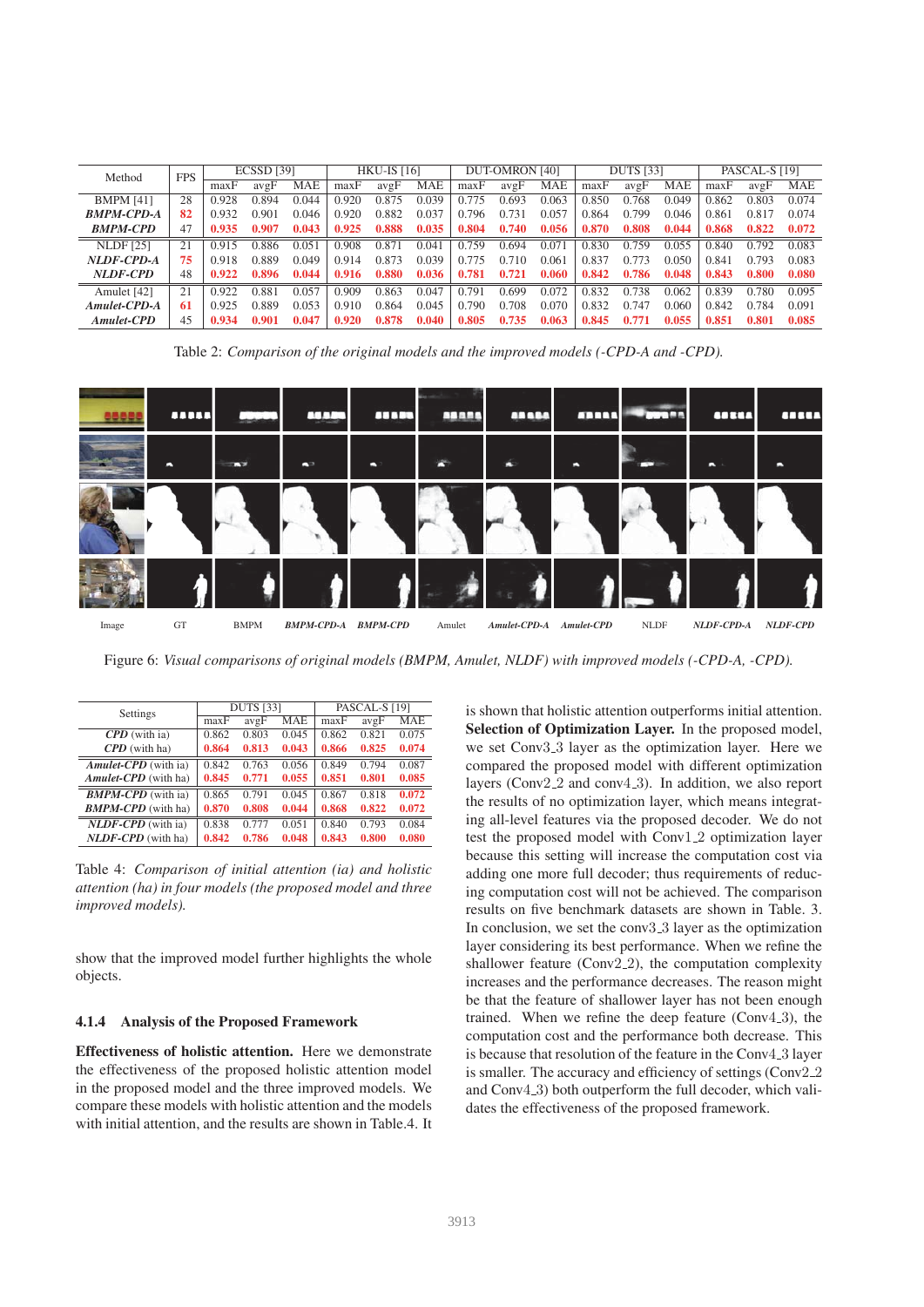| Settings     | <b>FPS</b> |        | <b>ECSSD [39]</b> |       | <b>HKU-IS [16]</b> |                   | DUT-OMRON [40] |       |       | <b>DUTS</b> [33] |       |       | PASCAL-S [19] |       |       |       |
|--------------|------------|--------|-------------------|-------|--------------------|-------------------|----------------|-------|-------|------------------|-------|-------|---------------|-------|-------|-------|
|              |            | maxF   | avgF              | MAE   | maxF               | $av\mathfrak{g}F$ | <b>MAE</b>     | maxF  | avgF  | MAE              | maxF  | avgF  | <b>MAE</b>    | maxF  | avgF  | MAE   |
| $Conv2_2$    | 38         | 0.936  | 0.903             | 0.042 | 0.925              | 0.884             | 0.036          | 0.792 | 0.720 | 0.063            | 0.861 | 0.778 | 0.048         | 0.865 | 0.810 | 0.076 |
| $Conv3_3$    | 66         | -0.936 | 0.915             | 0.040 | 0.924              | 0.896             | 0.033          | 0.794 | 0.745 | 0.057            | 0.864 | 0.813 | 0.043         | 0.866 | 0.825 | 0.074 |
| Conv4.3      | 90         | 0.931  | 0.910             | 0.041 | 0.920              | 0.890             | 0.034          | 0.787 | 0.737 | 0.059            | 0.855 | 0.801 | 0.045         | 0.863 | 0.824 | 0.072 |
| Full Decoder | 30         | 0.922  | 0.891             | 0.051 | 0.911              | 0.873             | 0.042          | 0.758 | 0.692 | 0.070            | 0.843 | 0.766 | 0.050         | 0.853 | 0.807 | 0.077 |

Table 3: *Comparison of the proposed model with different optimization layers and no optimization layer (full decoder).*



Figure 7: *Some Failure examples of the proposed model. When the attention branch only localizes a small part of target regions, our model performs poorly.*

Failure Examples. The performance of the proposed model relies on the accuracy of the attention branch. When the attention branch detects clutters as target regions, our model will obtain wrong results. In Fig. 7, we show some failure examples of our model. When a large target region is not segmented correctly, the proposed model is unable to segment the whole objects.

#### 4.2. Application in Other Tasks

In this paper, we also evaluate the proposed model on other two binary segmentation tasks: shadow detection and portrait segmentation.

Shadow Detection. We re-train our model on the training set of SBU [30] dataset and test the model on three public shadow detection datasets: test set of SBU, ISTD [31] and UCF [45]. Moreover, we apply the widely-used metric BER (balanced error rate) for quantitative comparison. We compare our method with five deep shadow detection methods: JDR [31], DSC [10], DC-DSPF [37], scGAN [26], Stacked-CNN [30]. In addition, we re-train three salient object detection models for shadow detection: NLDF [25], DSS [9], BMPM [41]. The results are shown in Table. 5, and the proposed model outperforms the other models in all cases.

Portrait Segmentation. We use the data from [28]. And we re-train NLDF, DSS, BMPM on this dataset. The results are shown in Table 6. It can be seen that the proposed model outperforms existing algorithms.

|                     | <b>SBU [30]</b> | <b>ISTD</b> [31] | <b>UCF</b> [45] |
|---------------------|-----------------|------------------|-----------------|
| Method              | <b>BER</b>      | BER <sub>J</sub> | <b>BER</b>      |
| <b>NLDF</b> [25]    | 7.02            | 7.50             | 7.69            |
| <b>DSS</b> [9]      | 7.00            | 10.48            | 10.56           |
| <b>BMPM</b> [41]    | 6.17            | 7.10             | 8.09            |
| $scGAN$ [26]        | 9.10            | 8.98             | 11.50           |
| StackedCNN [30]     | 11.00           | 10.45            | 13.00           |
| <b>JDR</b> [31]     | 8.14            | 7.35             | 11.23           |
| <b>DC-DSPF</b> [37] | 4.90            |                  | 7.90            |
| <b>DSC</b> [10]     | 5.59            | 8.24             | 8.10            |
| $CPD$ (ours)        | 4.19            | 6.76             | 7.21            |

Table 5: *Comparing the proposed method with state-of-thearts for shadow detection (DSC, DC-DSPF, JDR, StackedC-NN, scGAN), and for salient object detection (Amulet, NLD-F, BMPM, DSS).*

| <b>Methods</b> | $\vert$ PFCN+ [28] NLDF [25] DSS [9] BMPM [42] $\vert$ CPD (Ours) |        |        |        |           |
|----------------|-------------------------------------------------------------------|--------|--------|--------|-----------|
| Mean IoU       | 95.90%                                                            | 95.60% | 96.20% | 96.20% | $96.60\%$ |

Table 6: *Quantitative Comparison on Portrait Segmentation.*

### 5. Conclusion

In this paper, we propose a novel cascaded partial decoder framework for fast and accurate salient object detection. When constructing decoders, the proposed framework discards features of shallower layers to improve the computational efficiency, and utilizes generated saliency map to refine features to improve the accuracy. We also propose a holistic attention module to further segment the whole salient objects and an effective decoder to abstract discriminative features and quickly integrate multi-level features. The experiments show that our model achieves state-of-theart performance on five benchmark datasets and runs much faster than existing deep models. To prove the generalization of the proposed framework, we apply it to improve existing deep aggregation models and significantly improve their accuracy and efficiency. Besides, we validate the effectiveness of the proposed model in two tasks of shadow detection and portrait segmentation.

Acknowledgement. This work was supported by the University of Chinese Academy of Sciences, in part of National 61472389, 61620106009, 61772494, U1636214, 61771457, 61732007, in part by Key Research Program of Frontier Sciences, CAS: QYZDJ-SSW-SYS013.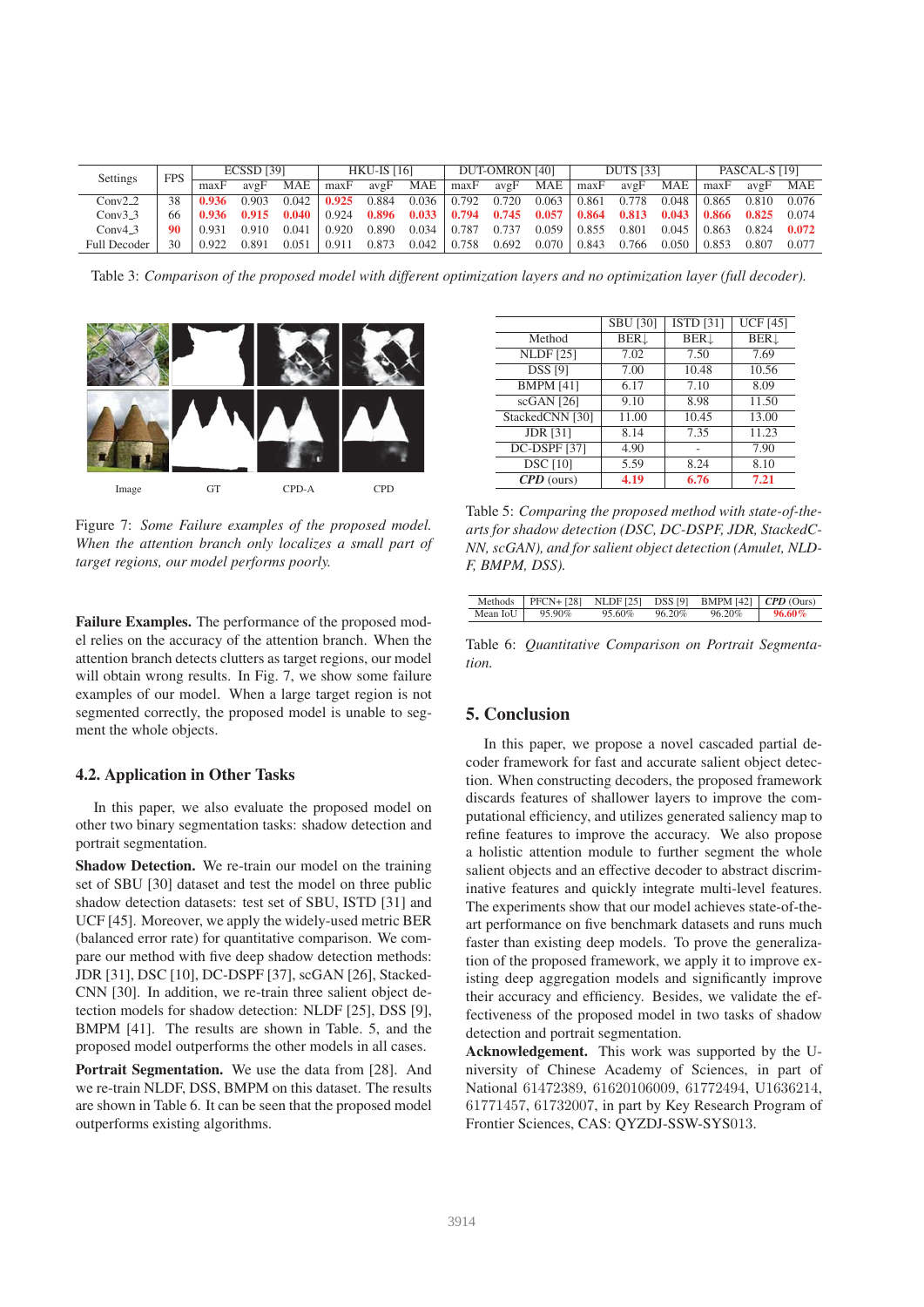#### References

- [1] M. Abadi, P. Barham, J. Chen, Z. Chen, A. Davis, J. Dean, M. Devin, S. Ghemawat, G. Irving, M. Isard, et al. Tensorflow: a system for large-scale machine learning. In *OSDI*, volume 16, pages 265–283, 2016.
- [2] R. Achanta, S. Hemami, F. Estrada, and S. Susstrunk. Frequency-tuned salient region detection. In *CVPR*, pages 1597–1604, 2009.
- [3] A. Borji, M.-M. Cheng, H. Jiang, and J. Li. Salient object detection: A survey. *arXiv preprint arXiv:1411.5878*, 2014.
- [4] A. Borji, M.-M. Cheng, H. Jiang, and J. Li. Salient object detection: A benchmark. *IEEE TIP*, 24(12):5706–5722, 2015.
- [5] L.-C. Chen, G. Papandreou, I. Kokkinos, K. Murphy, and A. L. Yuille. Deeplab: Semantic image segmentation with deep convolutional nets, atrous convolution, and fully connected crfs. *IEEE TPAMI*, 40(4):834–848, 2018.
- [6] M.-M. Cheng, N. J. Mitra, X. Huang, P. H. Torr, and S.-M. Hu. Global contrast based salient region detection. *IEEE TPAMI*, 37(3):569–582, 2015.
- [7] B. Hariharan, P. Arbeláez, R. Girshick, and J. Malik. Hypercolumns for object segmentation and fine-grained localization. In *CVPR*, pages 447–456, 2015.
- [8] K. He, X. Zhang, S. Ren, and J. Sun. Deep residual learning for image recognition. In *CVPR*, pages 770–778, 2016.
- [9] Q. Hou, M. Cheng, X. Hu, A. Borji, Z. Tu, and P. H. S. Torr. Deeply supervised salient object detection with short connections. *IEEE TPAMI*, 41(4):815–828, 2019.
- [10] X. Hu, L. Zhu, C.-W. Fu, J. Qin, and P.-A. Heng. Directionaware spatial context features for shadow detection. In *CVPR*, pages 7454–7462, 2018.
- [11] L. Itti, C. Koch, and E. Niebur. A model of saliency-based visual attention for rapid scene analysis. *IEEE TPAMI*, 20(11):1254–1259, 1998.
- [12] Y. Jia, E. Shelhamer, J. Donahue, S. Karayev, J. Long, R. Girshick, S. Guadarrama, and T. Darrell. Caffe: Convolutional architecture for fast feature embedding. In *ACM MM*, pages 675–678, 2014.
- [13] D. P. Kingma and J. Ba. Adam: A method for stochastic optimization. In *ICLR*, 2014.
- [14] V. Koltun. Efficient inference in fully connected crfs with gaussian edge potentials. In *NIPS*, pages 109–117, 2011.
- [15] G. Lee, Y.-W. Tai, and J. Kim. Deep saliency with encoded low level distance map and high level features. In *CVPR*, pages 660–668, 2016.
- [16] G. Li and Y. Yu. Visual saliency based on multiscale deep features. In *CVPR*, pages 5455–5463, 2015.
- [17] G. Li and Y. Yu. Deep contrast learning for salient object detection. In *CVPR*, pages 478–487, 2016.
- [18] X. Li, L. Zhao, L. Wei, M.-H. Yang, F. Wu, Y. Zhuang, H. Ling, and J. Wang. Deepsaliency: Multi-task deep neural network model for salient object detection. *IEEE TIP*, 25(8):3919–3930, 2016.
- [19] Y. Li, X. Hou, C. Koch, J. M. Rehg, and A. L. Yuille. The secrets of salient object segmentation. In *CVPR*, pages 280– 287, 2014.
- [20] N. Liu and J. Han. Dhsnet: Deep hierarchical saliency network for salient object detection. In *CVPR*, pages 678–686, 2016.
- [21] N. Liu, J. Han, and M.-H. Yang. Picanet: Learning pixelwise contextual attention for saliency detection. In *CVPR*, pages 3089–3098, 2018.
- [22] S. Liu, D. Huang, and Y. Wang. Receptive field block net for accurate and fast object detection. In *ECCV*, 2018.
- [23] T. Liu, J. Sun, N.-N. Zheng, X. Tang, and H.-Y. Shum. Learning to detect a salient object. In *CVPR*, pages 1–8, 2007.
- [24] J. Long, E. Shelhamer, and T. Darrell. Fully convolutional networks for semantic segmentation. In *CVPR*, pages 3431– 3440, 2015.
- [25] Z. Luo, A. K. Mishra, A. Achkar, J. A. Eichel, S. Li, and P.-M. Jodoin. Non-local deep features for salient object detection. In *CVPR*, pages 6593–6601, 2017.
- [26] V. Nguyen, T. F. Y. Vicente, M. Zhao, M. Hoai, and D. Samaras. Shadow detection with conditional generative adversarial networks. In *ICCV*, pages 4520–4528, 2017.
- [27] O. Ronneberger, P. Fischer, and T. Brox. U-net: Convolutional networks for biomedical image segmentation. In *International Conference on Medical image computing and computer-assisted intervention*, pages 234–241, 2015.
- [28] X. Shen, A. Hertzmann, J. Jia, S. Paris, B. L. Price, E. Shechtman, and I. Sachs. Automatic portrait segmentation for image stylization. *Comput. Graph. Forum*, 35(2):93–102, 2016.
- [29] K. Simonyan and A. Zisserman. Very deep convolutional networks for large-scale image recognition. In *ICLR*, 2015.
- [30] T. F. Y. Vicente, L. Hou, C.-P. Yu, M. Hoai, and D. Samaras. Large-scale training of shadow detectors with noisilyannotated shadow examples. In *ECCV*, pages 816–832, 2016.
- [31] J. Wang, X. Li, and J. Yang. Stacked conditional generative adversarial networks for jointly learning shadow detection and shadow removal. In *CVPR*, pages 1788–1797, 2018.
- [32] L. Wang, H. Lu, X. Ruan, and M.-H. Yang. Deep networks for saliency detection via local estimation and global search. In *CVPR*, pages 3183–3192, 2015.
- [33] L. Wang, H. Lu, Y. Wang, M. Feng, D. Wang, B. Yin, and X. Ruan. Learning to detect salient objects with image-level supervision. In *CVPR*, pages 136–145, 2017.
- [34] L. Wang, L. Wang, H. Lu, P. Zhang, and X. Ruan. Saliency detection with recurrent fully convolutional networks. In *ECCV*, pages 825–841, 2016.
- [35] T. Wang, A. Borji, L. Zhang, P. Zhang, and H. Lu. A stagewise refinement model for detecting salient objects in images. In *ICCV*, pages 4019–4028, 2017.
- [36] T. Wang, L. Zhang, S. Wang, H. Lu, G. Yang, X. Ruan, and A. Borji. Detect globally, refine locally: A novel approach to saliency detection. In *CVPR*, pages 3127–3135, 2018.
- [37] Y. Wang, X. Zhao, Y. Li, X. Hu, K. Huang, and N. CRIPAC. Densely cascaded shadow detection network via deeply supervised parallel fusion. In *IJCAI*, pages 1007–1013, 2018.
- [38] S. Xie and Z. Tu. Holistically-nested edge detection. In *CVPR*, pages 1395–1403, 2015.